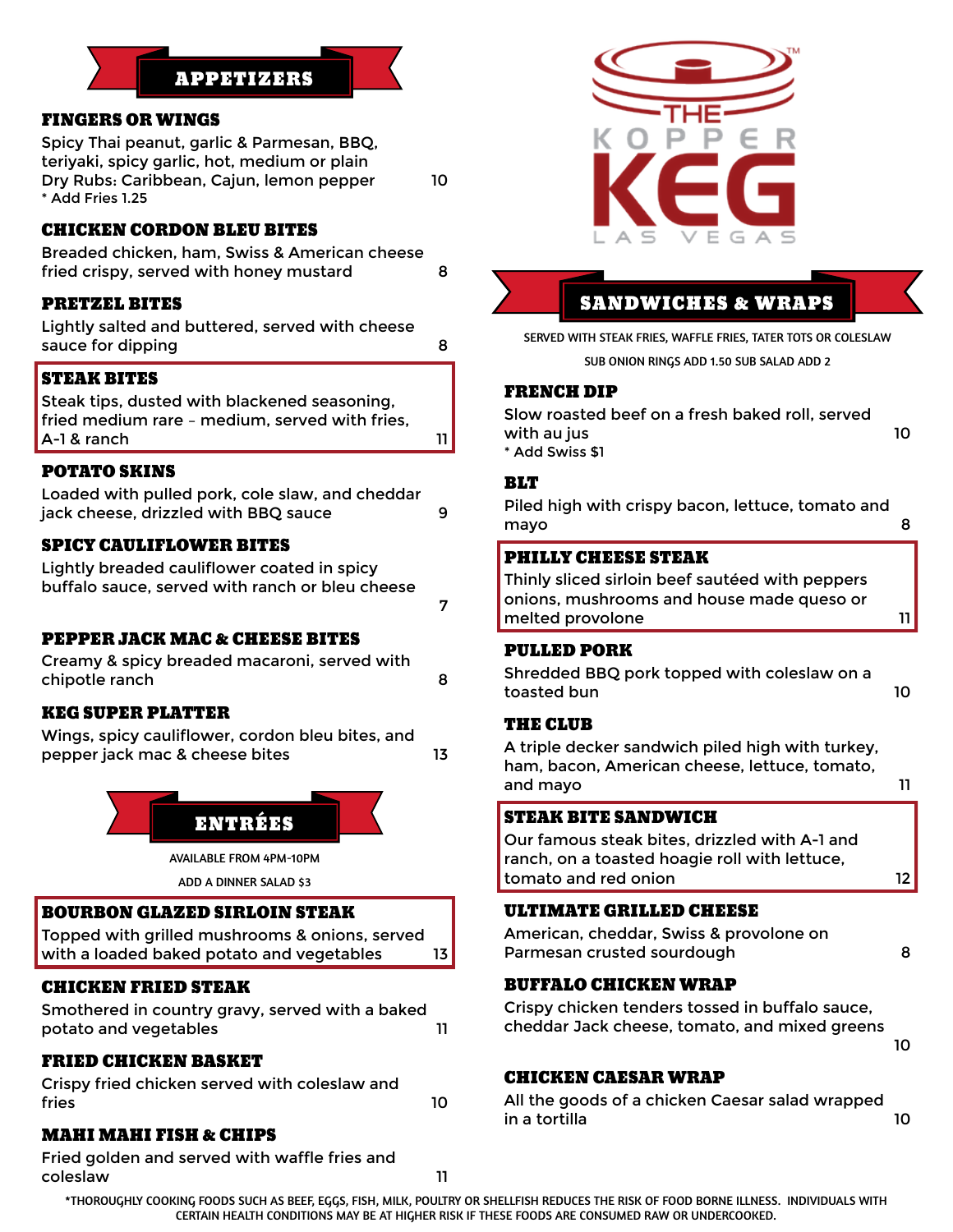

TURKEY BURGER OR GRILLED CHICKEN BREAST

SERVED WITH STEAK FRIES, WAFFLE FRIES, TATER TOTS OR COLESLAW

SUB ONION RINGS ADD 1.50 SUB DINNER SALAD ADD 2

## BUILD YOUR OWN

American, cheddar, Swiss, provolone, pepper jack, bleu cheese crumbles, caramelized onions, mushrooms, jalapenos, green chilies \$1 per item

Bacon, avocado, fried egg \$1.50

#### THE KEGGER

| Bacon, cheddar, BBQ Sauce and two crisp golden<br>onion rings |  |
|---------------------------------------------------------------|--|
| <b>SOUTHWEST MELT</b>                                         |  |

| Pepper jack, jalapenos, red onion and chipotle |  |
|------------------------------------------------|--|
| aioli on Sourdough                             |  |
|                                                |  |

#### BLACK & BLEU

| <b>TEXAS KEGGER</b>                                     |    |
|---------------------------------------------------------|----|
| <b>CALIFORNIA</b><br>Swiss cheese, bacon and avocado    | 11 |
| Blackened seasoning, bacon, and bleu cheese<br>crumbles | 11 |

| Grilled Texas toast, caramelized onion, bacon, |  |
|------------------------------------------------|--|
| BBQ sauce and cheddar                          |  |
|                                                |  |

#### FRISCO

| Bacon, tomato and Swiss cheese on garlic |  |
|------------------------------------------|--|
| Parmesan grilled sourdough               |  |

#### PATTY MELT

Caramelized onion, Swiss and cheddar on grilled rye \_\_\_\_\_\_\_\_\_\_\_ \_\_\_\_\_\_\_\_\_ 11



## CHICKEN CAESAR

Crisp romaine lettuce, Parmesan cheese, and croutons tossed in Caesar dressing 10 \* Sub Blackened Salmon \$2

#### THAI CHICKEN

Asian ginger seasoned chicken, carrots, cabbage, green onion and chow mein noodles with mixed greens served with Thai peanut dressing 11

## COBB

Roasted turkey, bacon, avocado, tomato, cucumber, cheddar Jack and bleu cheese with mixed greens 11 CHEF SALAD

Mixed greens, ham, turkey, egg, cucumber, tomato, red onion and cheddar Jack cheese 11



## SINGLE ITEM PIZZA

Includes one topping, pepperoni, sausage, Canadian bacon, ham, tomato, bell pepper, mushroom, red onion, jalapeno, black olives, green chili \$1 each additional item 11

#### MEAT COMBO

9

| Pepperoni, sausage and Canadian bacon | 13 |
|---------------------------------------|----|
|---------------------------------------|----|

#### VEGETARIAN

|  | Bell Pepper, mushroom, red onion and tomato |  |  | 13 |
|--|---------------------------------------------|--|--|----|
|  |                                             |  |  |    |

#### SUPREME

Pepperoni, Canadian bacon, sausage, mushroom, red onion, black olives and bell pepper 14

# SOUTH OF THE BORDER

## CARNITAS NACHOS

Shredded pork, house made queso, jalapeno, corn & black bean relish, served with salsa and sour cream 12

#### CARNITAS TACOS

Shredded pork, white onion and cilantro, served with chips and fresh salsa 10

#### CHICKEN QUESADILLA

Grilled chicken, onion, tomato, green chili, and cheddar Jack cheese stuffed in a tortilla 10

#### GROUND BEEF OR CHICKEN TACOS

Topped with lettuce, tomato and cheddar jack cheese, served with fresh chips and salsa 9

#### STADIUM NACHOS

House made queso, jalapeno, black olive, tomato & onion, served with salsa and sour cream 9 \* Add beef or chicken \$2

| <b>SODA OR ICED TEA</b>                      | 2.251 |
|----------------------------------------------|-------|
| <b>COFFEE. HOT TEA &amp; HOT CHOCOLATE</b>   | 2.25  |
| <b>JUICE OR MILK</b><br>$\cdot$ Large \$3.50 | 2.50  |

\*THOROUGHLY COOKING FOODS SUCH AS BEEF, EGGS, FISH, MILK, POULTRY OR SHELLFISH REDUCES THE RISK OF FOOD BORNE ILLNESS. INDIVIDUALS WITH CERTAIN HEALTH CONDITIONS MAY BE AT HIGHER RISK IF THESE FOODS ARE CONSUMED RAW OR UNDERCOOKED.